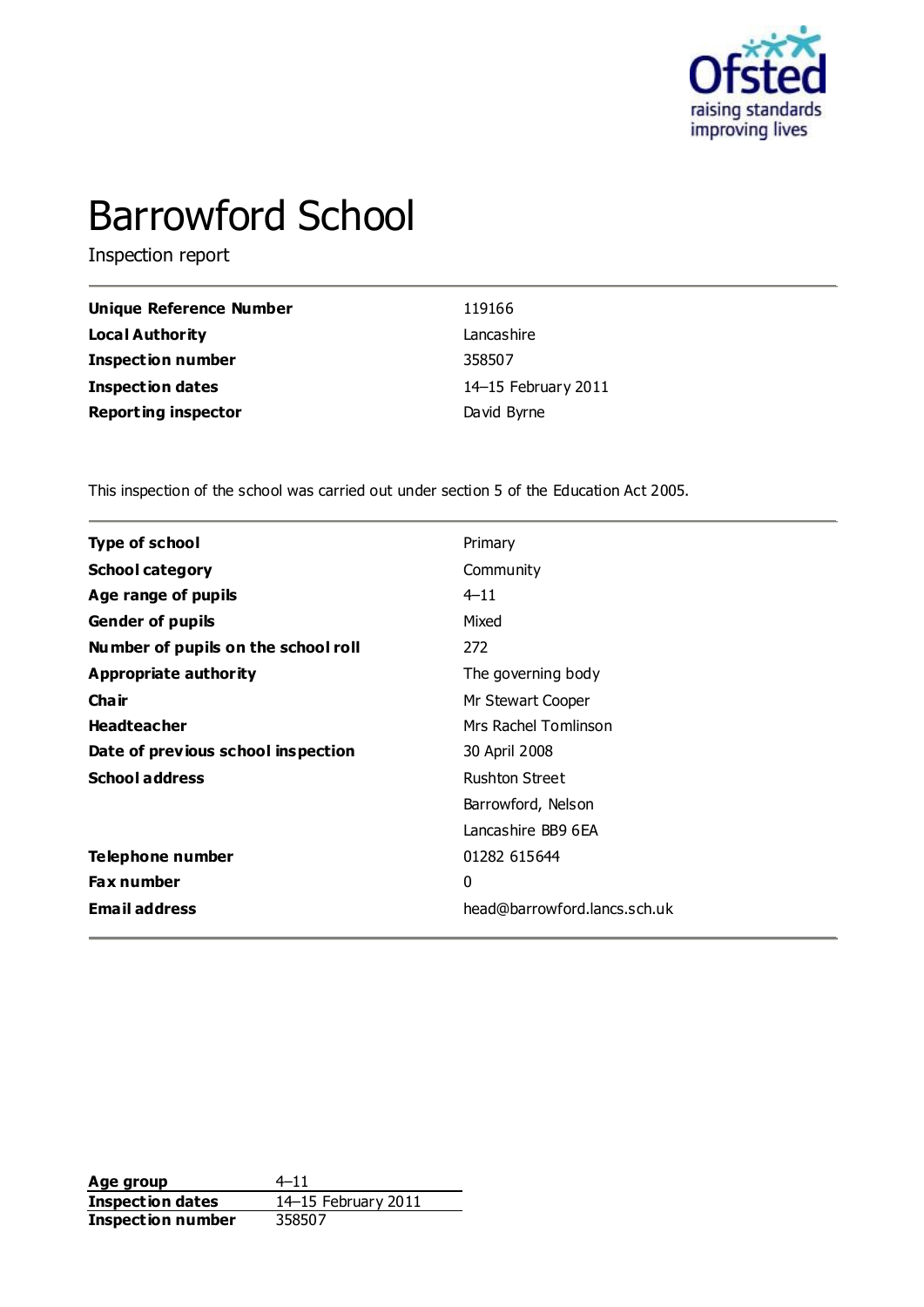The Office for Standards in Education, Children's Services and Skills (Ofsted) regulates and inspects to achieve excellence in the care of children and young people, and in education and skills for learners of all ages. It regulates and inspects childcare and children's social care, and inspects the Children and Family Court Advisory Support Service (Cafcass), schools, colleges, initial teacher training, work-based learning and skills training, adult and community learning, and education and training in prisons and other secure establishments. It assesses council children's services, and inspects services for looked after children, safeguarding and child protection.

Further copies of this report are obtainable from the school. Under the Education Act 2005, the school must provide a copy of this report free of charge to certain categories of people. A charge not exceeding the full cost of reproduction may be made for any other copies supplied.

If you would like a copy of this document in a different format, such as large print or Braille, please telephone 0300 123 4234, or email **[enquiries@ofsted.gov.uk](mailto:enquiries@ofsted.gov.uk)**.

You may copy all or parts of this document for non-commercial educational purposes, as long as you give details of the source and date of publication and do not alter the documentation in any way.

To receive regular email alerts about new publications, including survey reports and school inspection reports, please visit our website and go to 'Subscribe'.

Royal Exchange Buildings St Ann's Square Manchester M2 7LA T: 0300 123 4234 Textphone: 0161 618 8524 E: **[enquiries@ofsted.gov.uk](mailto:enquiries@ofsted.gov.uk)**

W: **[www.ofsted.gov.uk](http://www.ofsted.gov.uk/)**

© Crown copyright 2011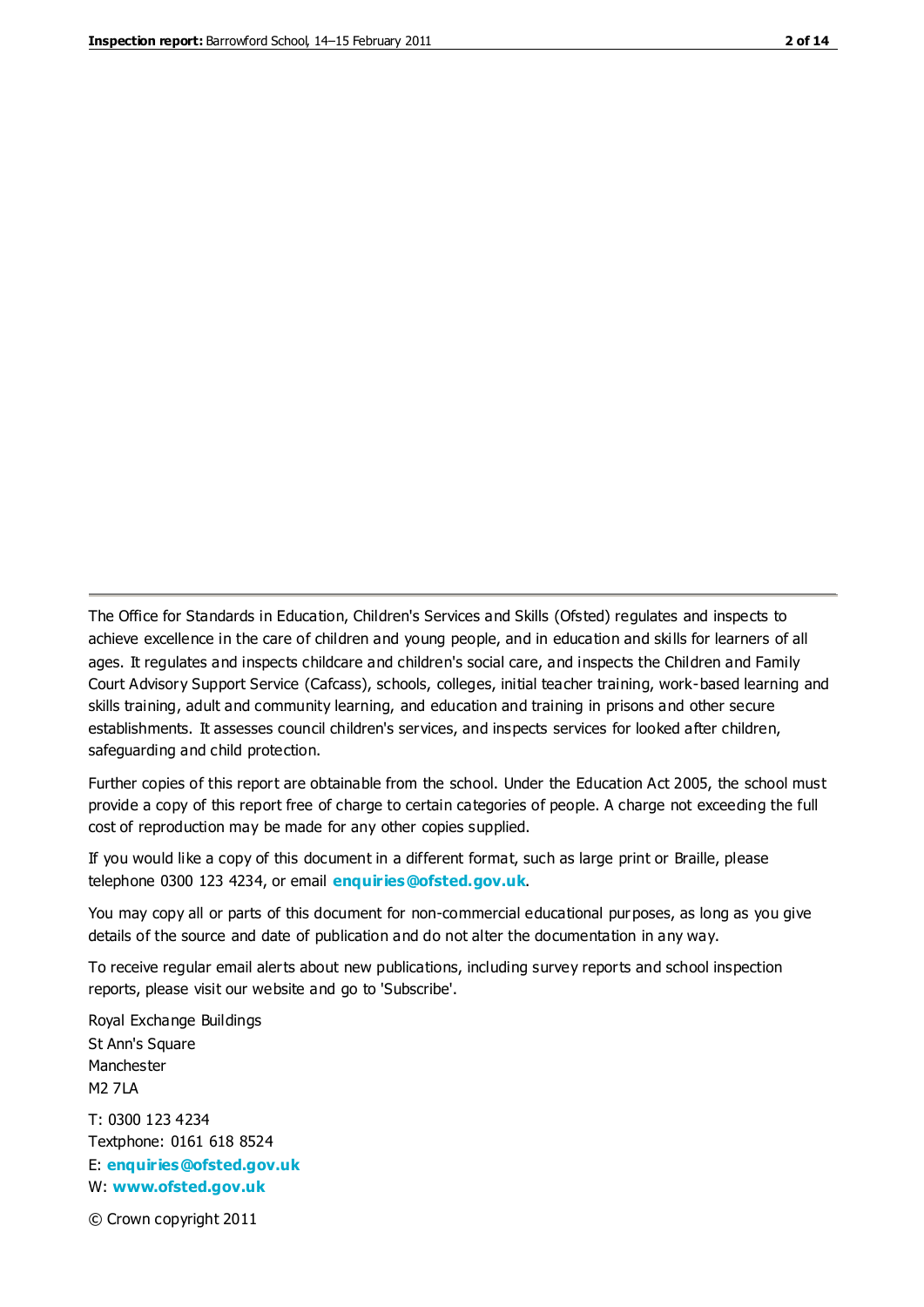# **Introduction**

This inspection was carried out by three additional inspectors. Inspectors observed teaching and learning in 15 lessons, taught by nine teachers, and held meetings with representatives of the governing body, staff and pupils. The inspection team observed the school's work, and looked at a wide range of documentation provided by the school, including records of pupils' progress and the school improvement plan and policies for securing safeguarding and child protection. The team analysed the questionnaires returned by 96 parents and carers and also evaluated those returned by pupils and staff.

The inspection team reviewed many aspects of the school's work. It looked in detail at a number of key areas.

- The achievement and attainment of pupils at both key stages to determine whether teaching and the curriculum are sufficiently challenging for all pupils.
- $\blacksquare$  The impact of teaching and learning on the performance of boys in Key Stage 1, girls in mathematics in Key Stage 2 and on writing for all pupils.
- The quality of care, guidance and support and its impact on the inclusion of pupils and on their academic and emotional development.
- The quality of leadership and management at all levels and their effectiveness in school self-evaluation and school improvement.

# **Information about the school**

Barrowford is larger than average for a primary school. The proportion of pupils known to be eligible for free school meals is below average as is the percentage identified with special educational needs and/or disabilities. The large majority of pupils are of White British background, with a small minority from Asian ethnic backgrounds. Few pupils speak English as an additional language.

Since the last inspection, a new headteacher and deputy headteacher have been appointed. Many of the new teachers have been in post for less than three years. The school has gained Healthy School status and Eco Bronze status and is currently working towards Eco Silver.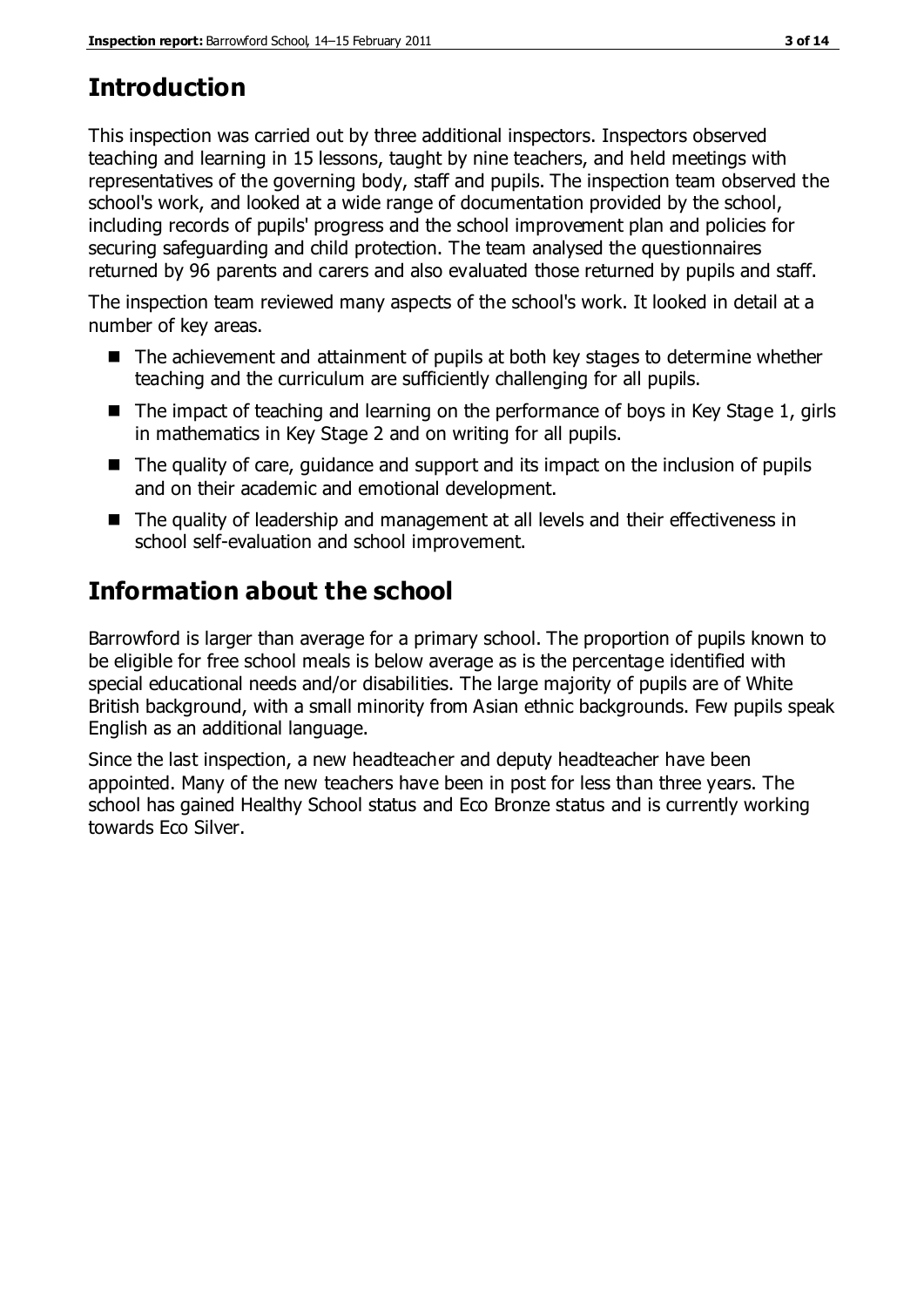# **Inspection judgements**

| Overall effectiveness: how good is the school?  |  |
|-------------------------------------------------|--|
| The school's capacity for sustained improvement |  |

#### **Main findings**

This is a satisfactory school. Good care, guidance and support contribute to the positive attitudes pupils have to learning and their confidence to participate in school life. The majority of parents and carers and pupils talk positively about the new direction occurring in the school because it is making learning fun. Pupils like the way the curriculum incorporates different subjects and enables them to follow their own enquiries. A consequence of the changes is that pupils' attainment has improved rapidly and securely. Given the starting points to Early Years Foundation Stage that are typical for the children's age, the Year 6 outcomes represent satisfactory progress and achievement. There is a relative strength in pupils' attainment in reading but in writing, their attainment is below average. There are some differences in the achievement of boys and girls.

Good spiritual, moral, social and cultural development promotes pupils' good personal development. Pupils are polite, generally well behaved, friendly and helpful. They are articulate and many speak with confidence and maturity. As school councillors and 'ecowarriors' pupils influence what happens in their school. Pupils develop a good understanding for their age of how to live safe and healthy lives and are aware of how to act sensibly.

The teaching team is dedicated and hard-working. Teaching assistants effectively work with teachers to give good support to pupils with special educational needs and/or disabilities and as a result, these pupils make good progress. The needs of the more able pupils, however, are not consistently met and expectations are not always high enough in the lessons to stretch these pupils. The quality of guidance given to pupils about how to improve varies in quality and at times lacks detail.

The headteacher has a clear vision for the school's development and is moving the school forward well. The relatively new senior leadership team is increasingly taking responsibility for key management responsibilities previously taken by the head and deputy. Since the last inspection, many positive changes have taken place, for example, the accommodation has been upgraded and the curriculum has been reviewed and improved. 'The Place' has been established for vulnerable pupils and staff training has been more frequent and relevant. Given these improvements and leaders' and managers' clarity about the school's strengths and weaknesses, gained through accurate self-evaluation, there is evident good capacity for sustained improvement.

Up to 40% of the schools whose overall effectiveness is judged satisfactory may receive a monitoring visit by an Ofsted inspector before their next section 5 inspection.

## **What does the school need to do to improve further?**

 $\blacksquare$  Raise achievement from satisfactory to at least good by: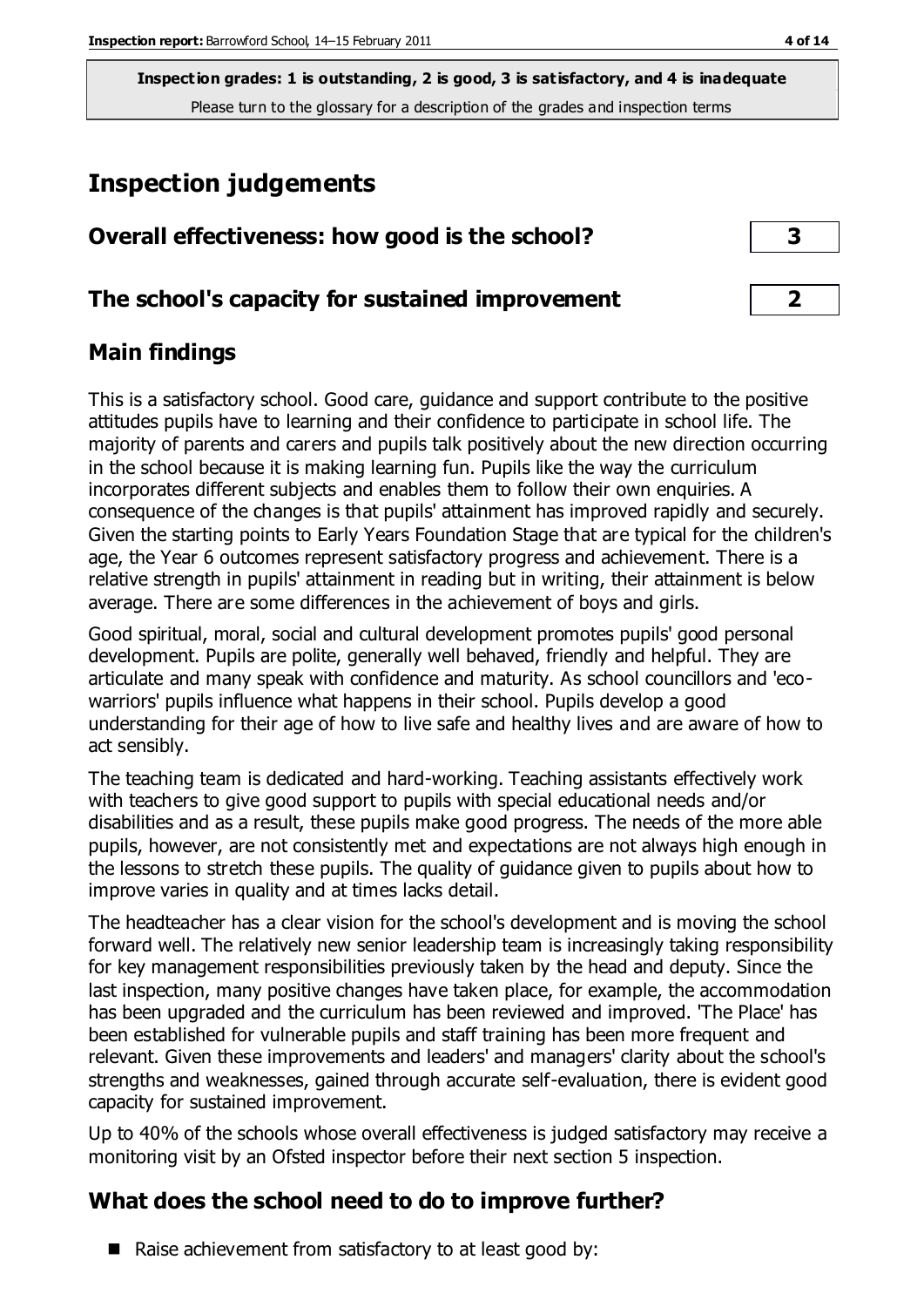- $\blacksquare$  raising the attainment of all pupils in writing across the school and enhancing the attainment of girls in mathematics in Key Stage 2
- $\blacksquare$  ensuring that teachers have the highest expectations for the more able pupils and that the quality of lesson planning reflects this
- $\blacksquare$  increasing the amount of detail given to pupils about their performance and how to move on from their current level to the next one.

#### **Outcomes for individuals and groups of pupils 3**

In lessons, pupils behave well and generally try to do their best. They respond positively to initiatives to promote the way they think and participate in learning. Increasingly, they are developing perseverance with tasks and learning the benefit of not giving up. They respond well to practical activities which help to sustain their concentration. In a Year 6 lesson, pupils' attention was captured by excellent use of the electronic whiteboard to dance and sing songs linked to improving their knowledge of the 'time tables'. Most pupils respond well to teachers' questions, although their concentration occasionally drifts when they sit as a whole group listening to their teacher, such as, at the start or end of some lessons.

Overall, pupils' enjoyment of school and their achievement are satisfactory. Attainment is rapidly and securely improving after a period when it had declined. New and rigorous assessment systems give close attention to pupils' progress and show up areas where underachievement exists. The school has tackled many of these successfully, but attainment in writing and in aspects of mathematics, such as understanding place value, remains lower than that in reading. In Key Stage 2, in mathematics, the boys do better than the girls. A more robust approach to establishing and using targets for pupils' performance across the school is clearly accelerating progress. Evidence held within the school, backed up by the local authority, confidently predicts that targets for this year will be reached or exceeded.

Pupils are very proud to belong to a school in which, they say, they feel safe. All learn together in harmony. Those that attend 'The Place' learn at ease alongside classmates. Pupils talk knowledgably about how they manage their own behaviour. They say that they learn to 'sort things out' by discussion with others and if they cannot resolve any fall outs, they are confident that an adult will do so. Pupils are clear about the importance of caring well for themselves, one another, their school, their community and the planet. Pupils relish opportunities they have to take on responsibilities in different aspects of school life and talk with enormous pride about being members of the Pendle Pupil Parliament. They take part in a good range of activities that build their confidence and raise their selfesteem. These good personal qualities and improving academic attainment demonstrates that they are soundly prepared with the skills they need for the future.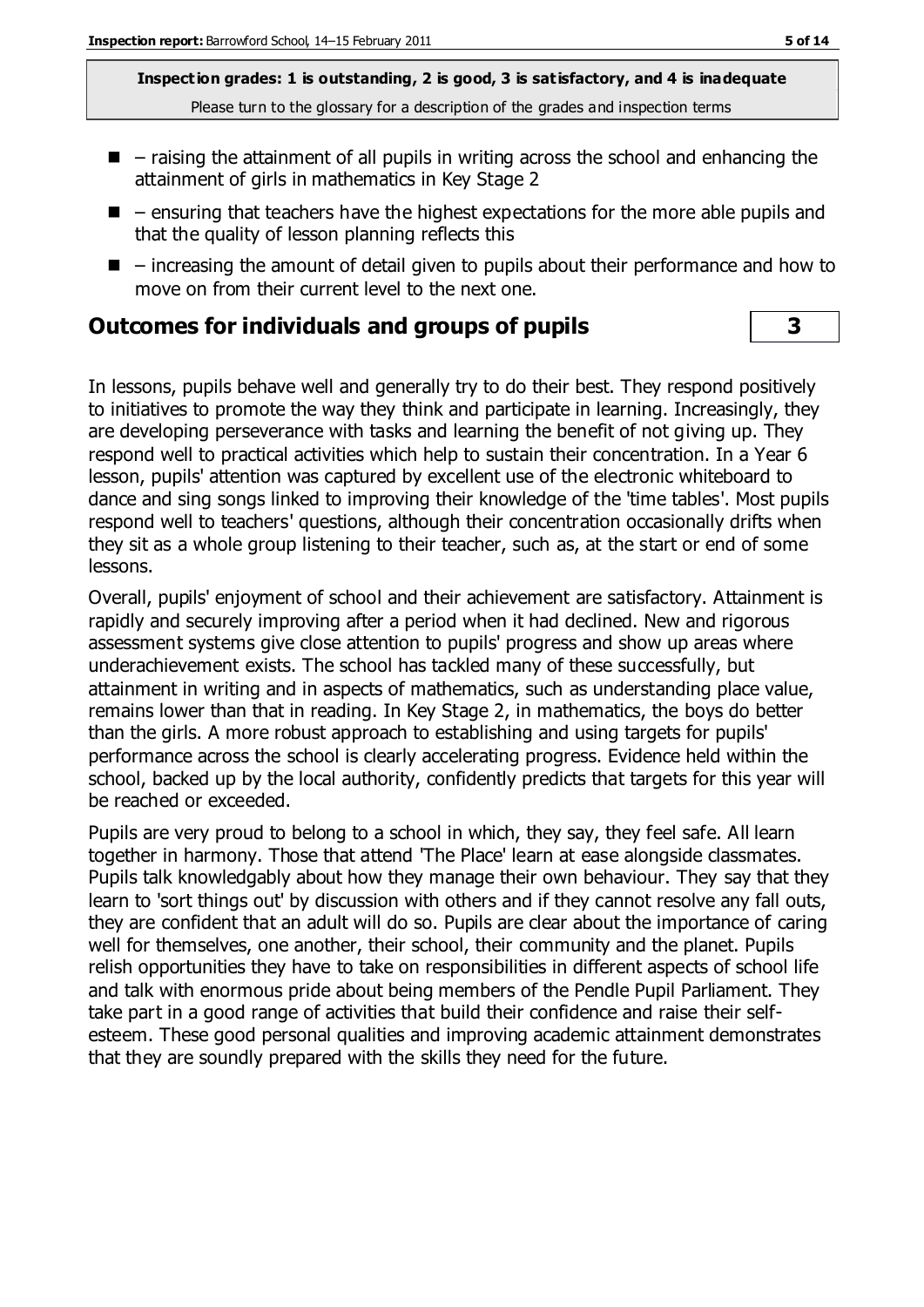# **Inspection grades: 1 is outstanding, 2 is good, 3 is satisfactory, and 4 is inadequate**

Please turn to the glossary for a description of the grades and inspection terms

#### These are the grades for pupils' outcomes

| Pupils' achievement and the extent to which they enjoy their learning                                                     | 3              |
|---------------------------------------------------------------------------------------------------------------------------|----------------|
| Taking into account:<br>Pupils' attainment <sup>1</sup>                                                                   | 3              |
| The quality of pupils' learning and their progress                                                                        | 3              |
| The quality of learning for pupils with special educational needs and/or disabilities<br>and their progress               | 2              |
| The extent to which pupils feel safe                                                                                      | $\mathbf{2}$   |
| Pupils' behaviour                                                                                                         | 2              |
| The extent to which pupils adopt healthy lifestyles                                                                       | 2              |
| The extent to which pupils contribute to the school and wider community                                                   | $\overline{2}$ |
| The extent to which pupils develop workplace and other skills that will contribute to<br>their future economic well-being | 3              |
| Taking into account:<br>Pupils' attendance <sup>1</sup>                                                                   | 3              |
| The extent of pupils' spiritual, moral, social and cultural development                                                   | $\overline{2}$ |

<sup>1</sup> The grades for attainment and attendance are: 1 is high; 2 is above average; 3 is broadly average; and 4 is low

#### **How effective is the provision?**

Teachers are enthusiastic, well organised and form positive relationships with pupils. A strong partnership with support staff makes an effective contribution to the good progress of pupils with special educational needs and/or disabilities. The same quality of support is less effective for more-able pupils. Targets and lesson planning for the more able pupils are not always challenging enough. In lessons exploring mathematical ideas related to representing data, most pupils were interested by the practical approach, but the more able pupils were not challenged enough to take their learning beyond their current understanding. Information and communication technology (ICT) is used well in many classes to make learning relevant and fun. In an excellent Year 1 lesson, pupils responded very well to high expectations for them to compose an email message to pupils in another school and to develop their own skills in using a keyboard. Assessment is well established as a means of keeping an eye on the pupils' progress and there are some good examples of marking that guide pupils to improve. This is not consistent in all classes, however. All pupils have targets for improvement, but pupils stated that they are not sure about what they need to do to move up from their existing level to the next. This holds back progress.

The curriculum has evolved to give pupils more control over what they learn. Through topics that link subjects together, such as Space or Dinosaurs, pupils are motivated to write, to use ICT to carry out research and to seek answers to their own particular enquiries. A positive impact of the changes to the curriculum is that the progress of boys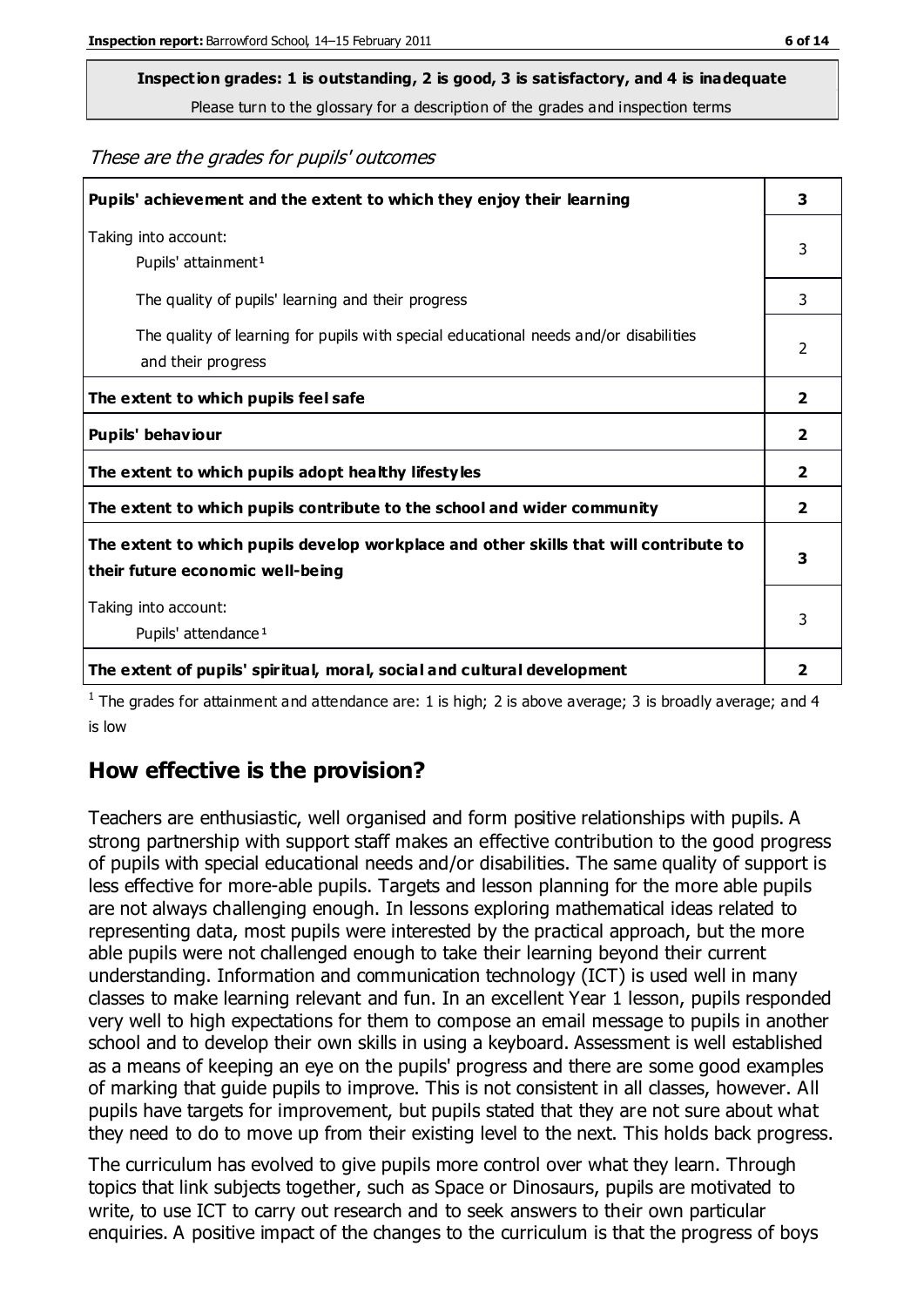has picked up in writing and girls are taking more interest in mathematics at Key Stage 2. Curricular breadth is a strength. Music is available for Key Stage 2 pupils, with opportunities to learn to play the saxophone, clarinet and violin. French is taught weekly, contributing well to pupils' cultural development. Partnerships with the local high school give many pupils a chance to take part in a wide range of sport. Some are so keen that they willingly attend Saturday morning multi-sports sessions at school.

Care, guidance and support are good with some outstanding elements. Great strides have been taken to support pupils with particular emotional needs so that they can confidently access the curriculum. 'The Place' enables vulnerable pupils to benefit from nurture support within a safe and secure environment. Other pupils with special educational needs and/or disabilities are supported effectively, with good provision and management of their needs. The school has good systems in place for induction and to make the transition to secondary school as seamless as possible.

These are the grades for the quality of provision

| The quality of teaching                                                                                    |  |
|------------------------------------------------------------------------------------------------------------|--|
| Taking into account:<br>The use of assessment to support learning                                          |  |
| The extent to which the curriculum meets pupils' needs, including, where relevant,<br>through partnerships |  |
| The effectiveness of care, guidance and support                                                            |  |

#### **How effective are leadership and management?**

The headteacher has established a culture amongst pupils and staff that learning is fun. After a period of high staff turnover a more settled staff team is now in place. As a result, staff are taking on delegated responsibilities with increased confidence, and improvement in the school is evident. Assessment at the whole-school level is used effectively to monitor progress and to accurately identify any variances in pupils' performance or cases of underachievement.

The governing body is clear about improvement priorities, such as, to raise attainment to above average. It ensures that safeguarding meets requirements and all procedures for maintaining child protection are in place. Budgets are well managed and are targeted in areas where there is most need. Partnerships with the local authority, other schools and with external educational consultants contribute positively to the quality of education. There is a strong commitment to promoting equality of opportunity and tackling racial discrimination. Differences exist in the performance of some groups of pupils, for example of boys and girls, but actions taken by the school are narrowing the gap. The school makes a good contribution to community cohesion. Pupils develop a good understanding, tolerance and respect for the diverse backgrounds and abilities of others within their school and further afield. Work within the school of the benefits of Fair Trade processes and of ecological challenges has raised a good awareness amongst pupils of global issues. Parents' and carers' involvement in the school is strong, as indicated by their good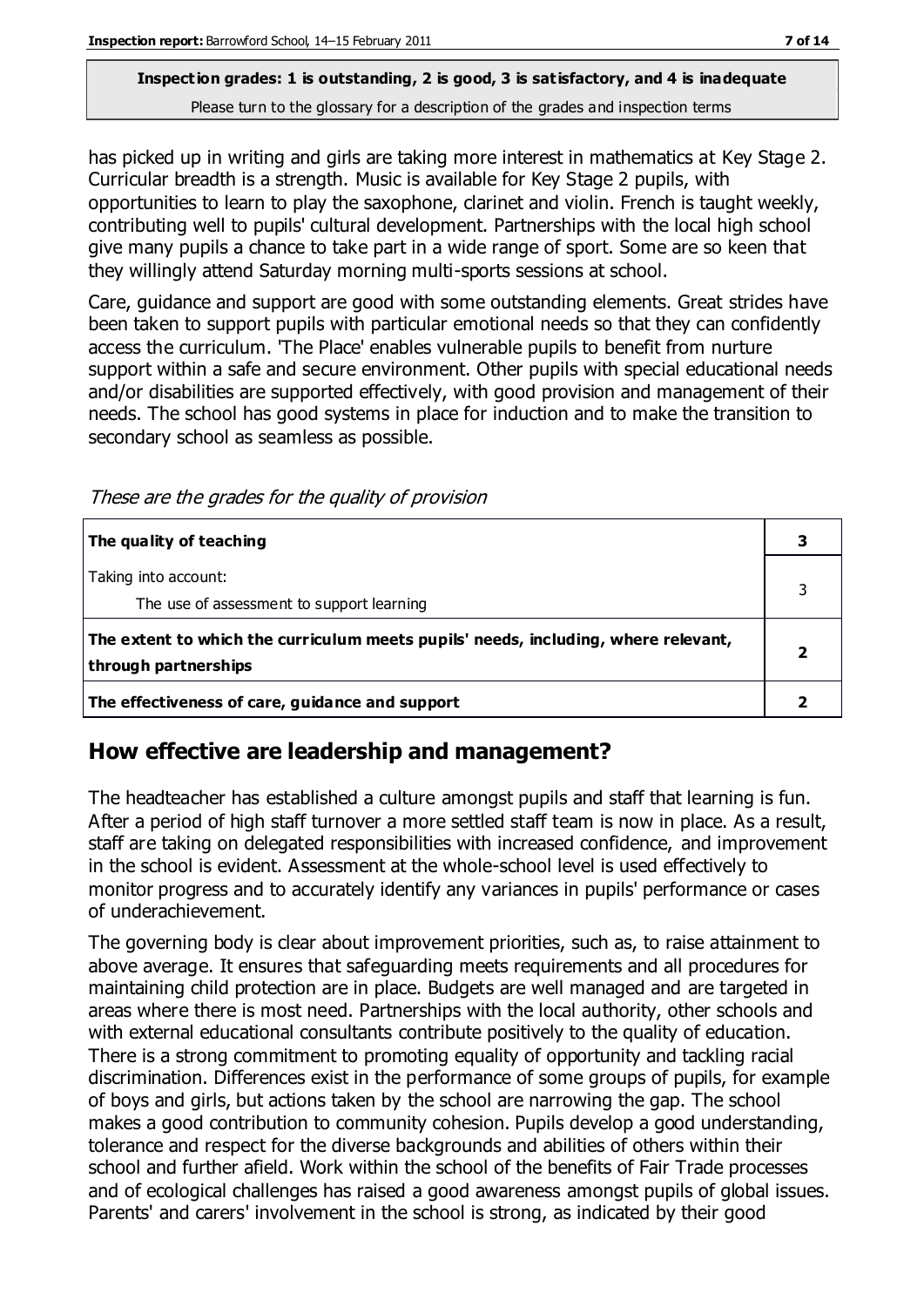attendance at school functions, such as the Friday morning assembly. Their views are welcomed and respected and increasingly influencing decisions about school improvement.

| The effectiveness of leadership and management in embedding ambition and driving<br>improvement                                                                  | 2                       |
|------------------------------------------------------------------------------------------------------------------------------------------------------------------|-------------------------|
| Taking into account:<br>The leadership and management of teaching and learning                                                                                   | 2                       |
| The effectiveness of the governing body in challenging and supporting the<br>school so that weaknesses are tackled decisively and statutory responsibilities met | 2                       |
| The effectiveness of the school's engagement with parents and carers                                                                                             | 2                       |
| The effectiveness of partnerships in promoting learning and well-being                                                                                           | 2                       |
| The effectiveness with which the school promotes equality of opportunity and tackles<br>discrimination                                                           | $\overline{\mathbf{2}}$ |
| The effectiveness of safeguarding procedures                                                                                                                     | 3                       |
| The effectiveness with which the school promotes community cohesion                                                                                              | 2                       |
| The effectiveness with which the school deploys resources to achieve value for money                                                                             | з                       |

These are the grades for leadership and management

## **Early Years Foundation Stage**

The Early Years Foundation Stage gives children a good start to their education. The welfare, health and safety of children have a high priority at all times. A relatively new teaching team has a very positive impact on the quality of education and provision for children. Staff are a dedicated and very strong team. They assess children accurately and use the information to identify the needs of each child so that learning activities usually match their needs. A particular and successful emphasis is placed on developing good levels of children's personal, social and emotional development and in increasing their communication and language development. Topics, such as the Dinosaurs, both enhance and give extra purpose to learning. Children enthusiastically get involved in role play with each other and were fascinated by the 'dinosaur egg' that was in its nest! Sounds and letters are particularly well used to improve the children's understanding of early reading and skills.

Excellent leadership and management from a relatively new team is setting high expectations, establishing very effective teamwork amongst staff and creating a vibrant and exciting learning environment. As a result, in the last two years the attainment of children leaving the Early Years Foundation Stage has risen rapidly and securely. From starting points that are generally typical for their age, children make good progress. The proportion of children reaching the levels expected for their age at this point in the year is currently above average. Many have developed advanced social skills and show respect and tolerance for others. The improved attainment in Early Years Foundation Stage over the last two years is impacting positively on attainment and progress in Key Stage 1. The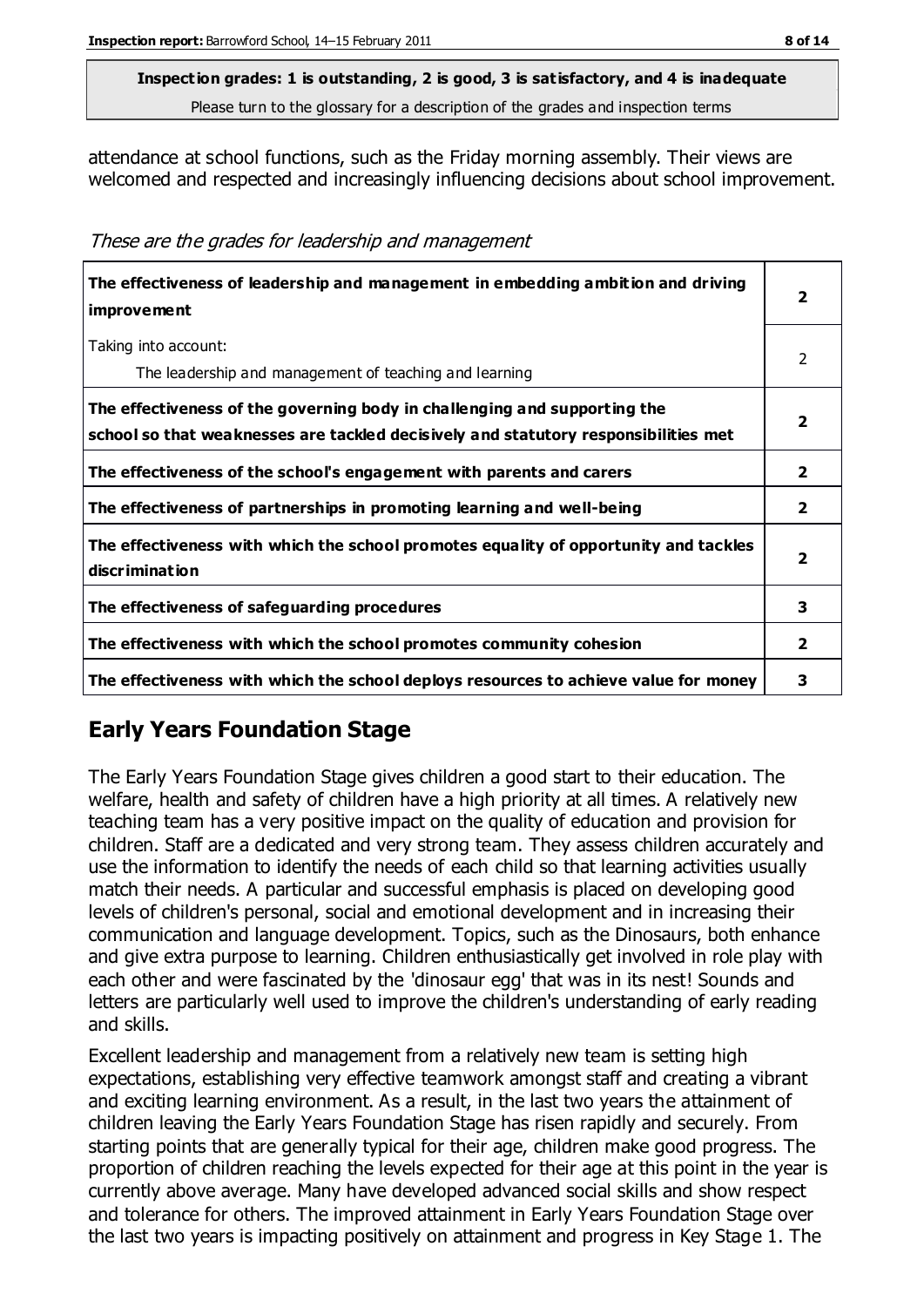engagement of parents and carers is welcomed, and good communication is achieved through the effective use of a notice board and by sharing evaluations of children's progress, which are held in individual records held by the school.

These are the grades for the Early Years Foundation Stage

| <b>Overall effectiveness of the Early Years Foundation Stage</b>                      |  |
|---------------------------------------------------------------------------------------|--|
| Taking into account:<br>Outcomes for children in the Early Years Foundation Stage     |  |
| The quality of provision in the Early Years Foundation Stage                          |  |
| The effectiveness of leadership and management of the Early Years Foundation<br>Stage |  |

#### **Views of parents and carers**

Just over a third of parents and carers returned the questionnaires. The large majority support the school. They feel that their children get a good start to school life and that they become mature and confident young people. Some reservations were expressed by a small minority about the progress made by their children and also about aspects of behaviour. A few were uneasy about some changes that have occurred since the appointment of the new headteacher. The inspectors endorse the general tenor of the positive comments held by parents and carers. Pupils do develop into mature and confident young people. Regarding the progress of pupils, the more able pupils are not always challenged enough, but the school is taking steps to rectify this and attainment is rising securely. Regarding behaviour, it is generally good, at times some boys are rather boisterous. However, pupils are learning how to manage their own behaviour. Discussions with many pupils demonstrated that they feel safe and secure and feel free from any bullying. The changes introduced by the headteacher are having a positive impact on the pupils' interests in learning and are increasing progress. Long standing weaknesses in pupils' attainment in writing and in aspects of mathematics are being removed as result. The pupils' voice is increasingly potent in influencing the school's decisions and there is a clear vision to involve all stakeholders more in the school, including parents and carers.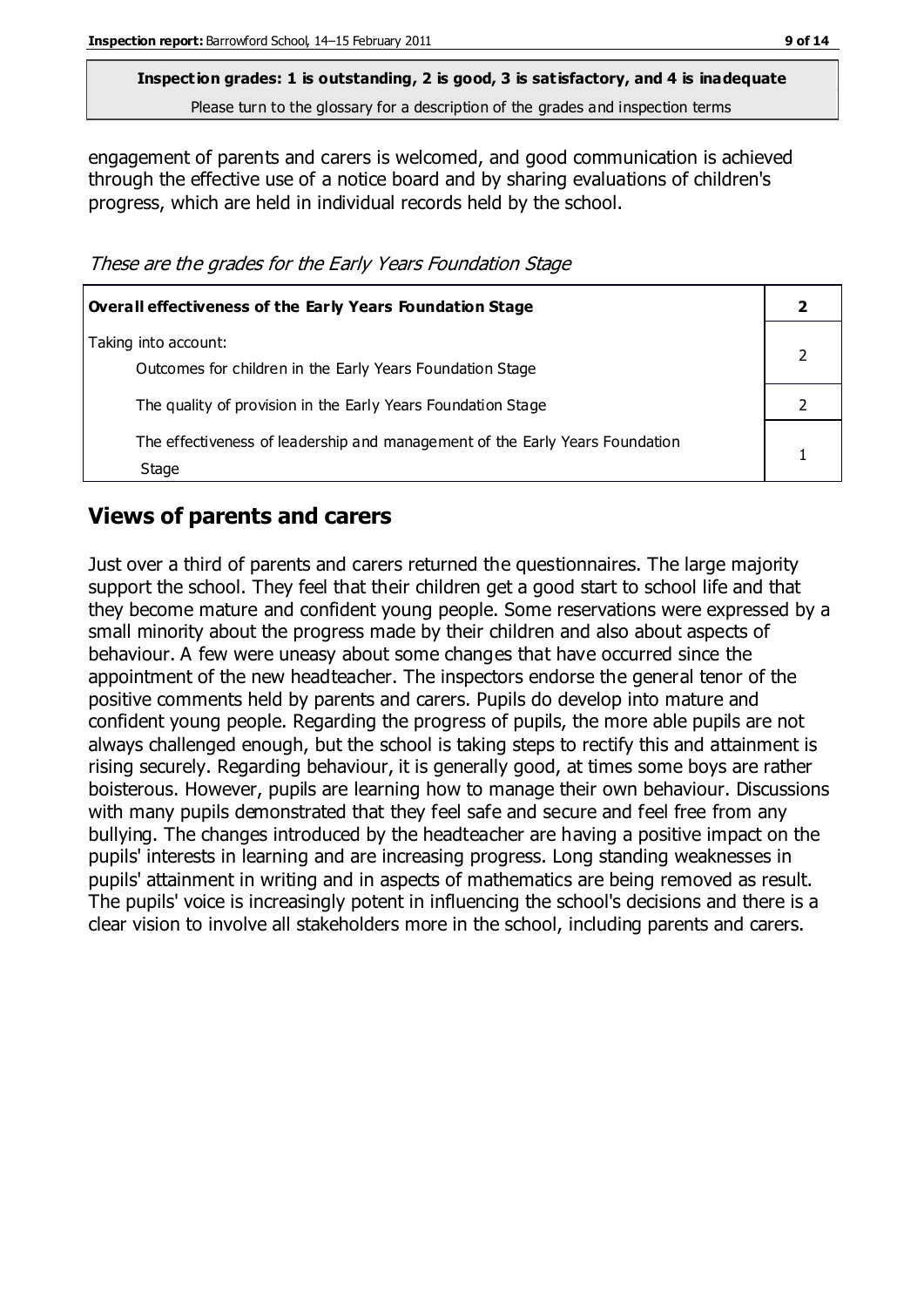#### **Responses from parents and carers to Ofsted's questionnaire**

Ofsted invited all the registered parents and carers of pupils registered at Barrowford School to complete a questionnaire about their views of the school.

In the questionnaire, parents and carers were asked to record how strongly they agreed with 13 statements about the school.

The inspection team received 96 completed questionnaires by the end of the on-site inspection. In total, there are 272 pupils registered at the school.

| <b>Statements</b>                                                                                                                                                                                                                                       | <b>Strongly</b><br>agree |               | <b>Agree</b> |               | <b>Disagree</b> |                | <b>Strongly</b><br>disagree |                |
|---------------------------------------------------------------------------------------------------------------------------------------------------------------------------------------------------------------------------------------------------------|--------------------------|---------------|--------------|---------------|-----------------|----------------|-----------------------------|----------------|
|                                                                                                                                                                                                                                                         | <b>Total</b>             | $\frac{1}{2}$ | <b>Total</b> | $\frac{0}{0}$ | <b>Total</b>    | $\frac{0}{0}$  | <b>Total</b>                | $\frac{0}{0}$  |
| My child enjoys school                                                                                                                                                                                                                                  | 63                       | 66            | 28           | 29            | 5               | 5              | $\mathbf 0$                 | $\mathbf 0$    |
| The school keeps my child<br>safe                                                                                                                                                                                                                       | 52                       | 54            | 40           | 42            | 0               | $\mathbf 0$    | 3                           | 3              |
| My school informs me about<br>my child's progress                                                                                                                                                                                                       | 42                       | 44            | 47           | 49            | 6               | 6              | $\mathbf{1}$                | $\mathbf{1}$   |
| My child is making enough<br>progress at this school                                                                                                                                                                                                    | 40                       | 42            | 44           | 46            | 9               | 9              | $\overline{2}$              | $\overline{2}$ |
| The teaching is good at this<br>school                                                                                                                                                                                                                  | 48                       | 50            | 40           | 42            | $\overline{2}$  | $\overline{2}$ | 3                           | 3              |
| The school helps me to<br>support my child's learning                                                                                                                                                                                                   | 39                       | 41            | 42           | 44            | 14              | 15             | $\mathbf 0$                 | $\mathbf 0$    |
| The school helps my child to<br>have a healthy lifestyle                                                                                                                                                                                                | 46                       | 48            | 45           | 47            | 5               | 5              | $\mathbf 0$                 | $\mathbf 0$    |
| The school makes sure that<br>my child is well prepared for<br>the future (for example<br>changing year group,<br>changing school, and for<br>children who are finishing<br>school, entering further or<br>higher education, or entering<br>employment) | 41                       | 43            | 41           | 43            | 5               | 5              | $\overline{2}$              | $\overline{2}$ |
| The school meets my child's<br>particular needs                                                                                                                                                                                                         | 46                       | 48            | 39           | 41            | 6               | 6              | 3                           | 3              |
| The school deals effectively<br>with unacceptable behaviour                                                                                                                                                                                             | 32                       | 33            | 41           | 43            | 15              | 16             | 5                           | 5              |
| The school takes account of<br>my suggestions and concerns                                                                                                                                                                                              | 37                       | 39            | 44           | 46            | 5               | 5              | 4                           | 4              |
| The school is led and<br>managed effectively                                                                                                                                                                                                            | 44                       | 46            | 41           | 43            | $\overline{4}$  | $\overline{4}$ | 3                           | 3              |
| Overall, I am happy with my<br>child's experience at this<br>school                                                                                                                                                                                     | 47                       | 49            | 41           | 43            | $\overline{7}$  | $\overline{7}$ | $\mathbf{1}$                | $\mathbf{1}$   |

The table above summarises the responses that parents and carers made to each statement. The percentages indicate the proportion of parents and carers giving that response out of the total number of completed questionnaires. Where one or more parents and carers chose not to answer a particular question, the percentages will not add up to 100%.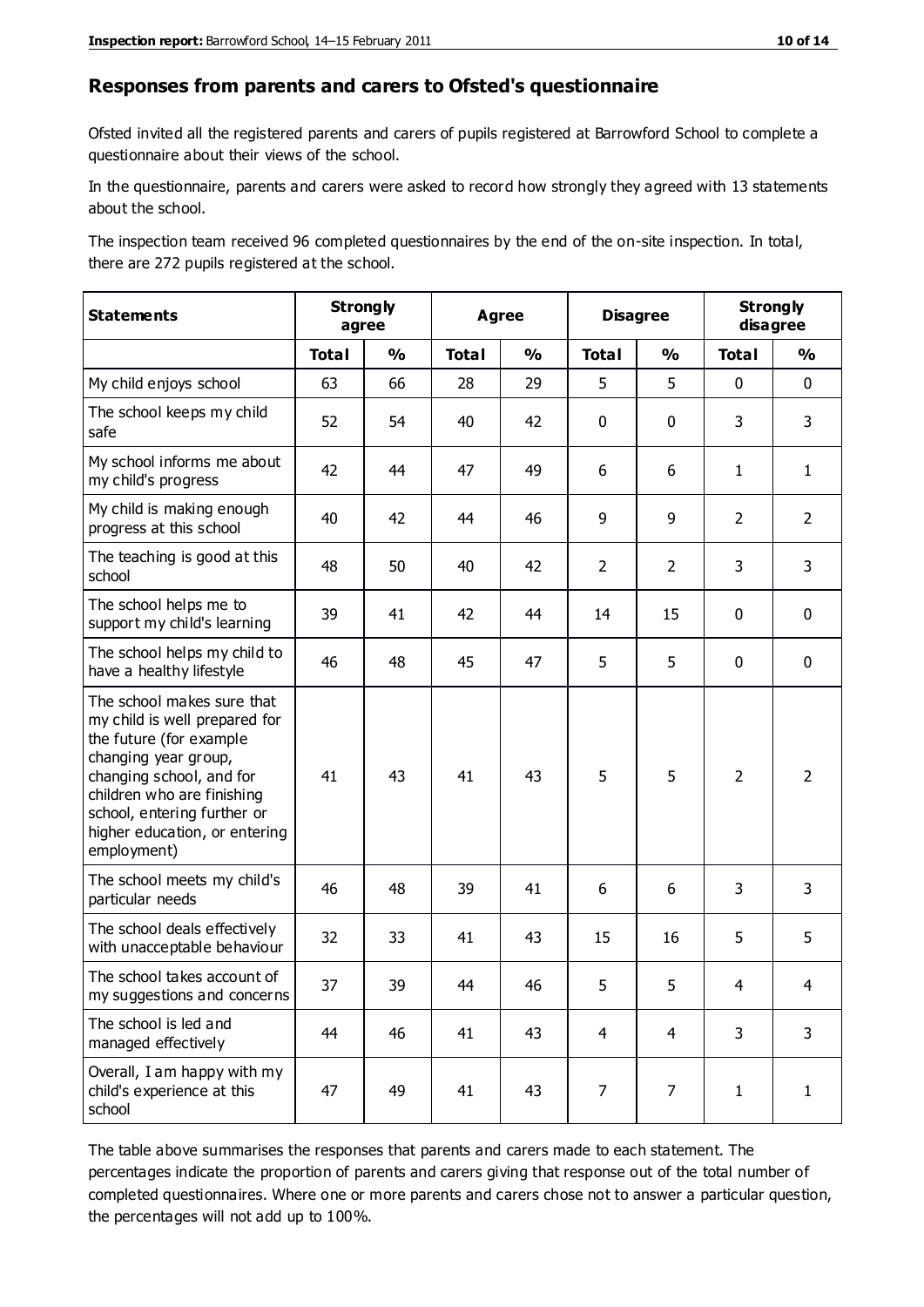## **Glossary**

| Grade   | <b>Judgement</b> | <b>Description</b>                                                                                                                                                                                                            |
|---------|------------------|-------------------------------------------------------------------------------------------------------------------------------------------------------------------------------------------------------------------------------|
| Grade 1 | Outstanding      | These features are highly effective. An outstanding school<br>provides exceptionally well for all its pupils' needs.                                                                                                          |
| Grade 2 | Good             | These are very positive features of a school. A school that<br>is good is serving its pupils well.                                                                                                                            |
| Grade 3 | Satisfactory     | These features are of reasonable quality. A satisfactory<br>school is providing adequately for its pupils.                                                                                                                    |
| Grade 4 | Inadequate       | These features are not of an acceptable standard. An<br>inadequate school needs to make significant improvement<br>in order to meet the needs of its pupils. Ofsted inspectors<br>will make further visits until it improves. |

#### **What inspection judgements mean**

#### **Overall effectiveness of schools**

|                       | Overall effectiveness judgement (percentage of schools) |      |                     |                   |
|-----------------------|---------------------------------------------------------|------|---------------------|-------------------|
| <b>Type of school</b> | <b>Outstanding</b>                                      | Good | <b>Satisfactory</b> | <b>Inadequate</b> |
| Nursery schools       | 59                                                      | 35   | 3                   | 3                 |
| Primary schools       | 9                                                       | 44   | 39                  | 7                 |
| Secondary schools     | 13                                                      | 36   | 41                  | 11                |
| Sixth forms           | 15                                                      | 39   | 43                  | 3                 |
| Special schools       | 35                                                      | 43   | 17                  | 5                 |
| Pupil referral units  | 21                                                      | 42   | 29                  | 9                 |
| All schools           | 13                                                      | 43   | 37                  | 8                 |

New school inspection arrangements were introduced on 1 September 2009. This means that inspectors now make some additional judgements that were not made previously.

The data in the table above are for the period 1 September 2009 to 31 August 2010 and are consistent with the latest published official statistics about maintained school inspection outcomes (see **[www.ofsted.gov.uk](http://www.ofsted.gov.uk/)**).

The sample of schools inspected during 2009/10 was not representative of all schools nationally, as weaker schools are inspected more frequently than good or outstanding schools.

Percentages are rounded and do not always add exactly to 100.

Sixth form figures reflect the judgements made for the overall effectiveness of the sixth form in secondary schools, special schools and pupil referral units.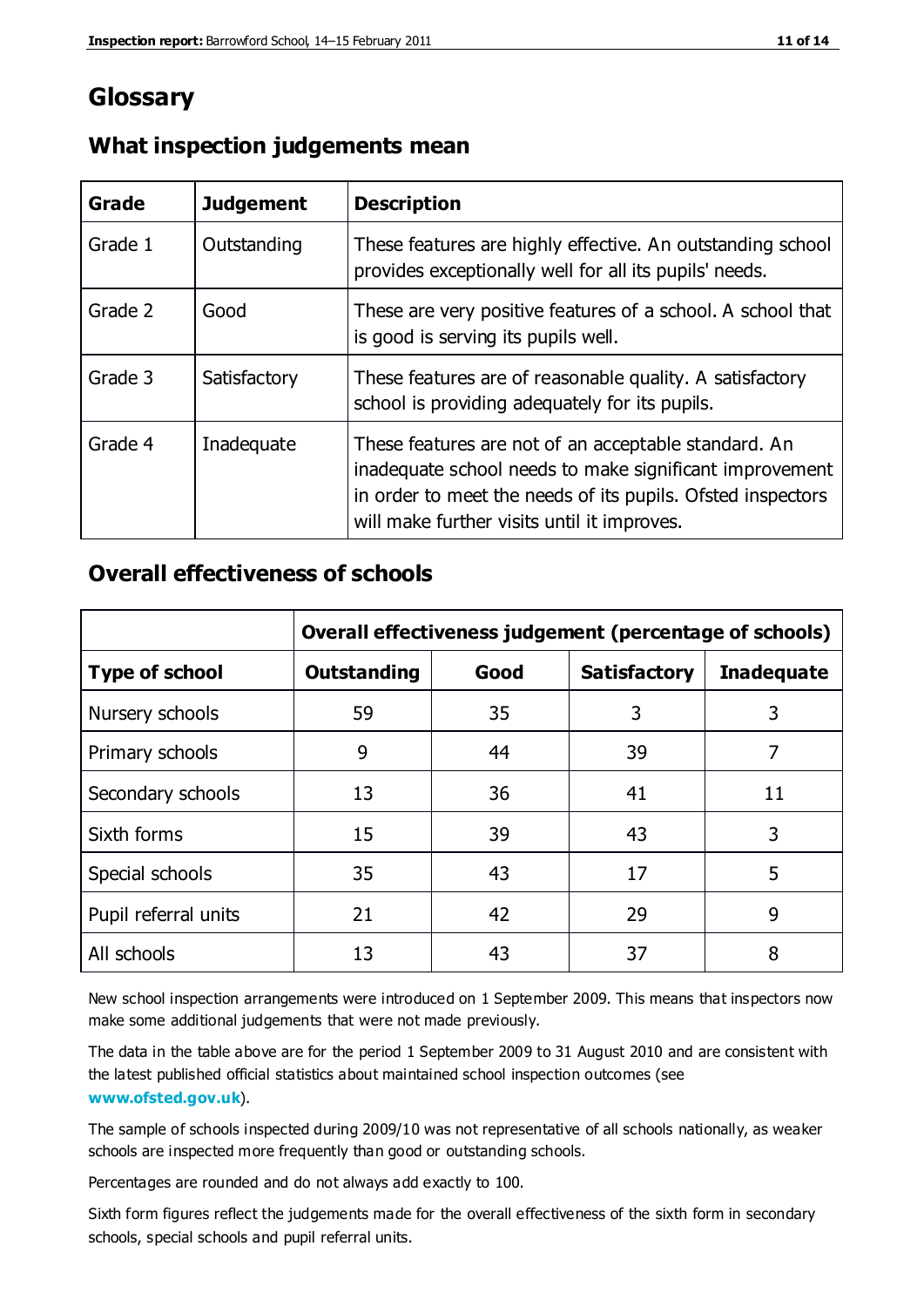# **Common terminology used by inspectors**

| Achievement:               | the progress and success of a pupil in their learning,<br>development or training.                                                                                                                                                          |  |  |
|----------------------------|---------------------------------------------------------------------------------------------------------------------------------------------------------------------------------------------------------------------------------------------|--|--|
| Attainment:                | the standard of the pupils' work shown by test and<br>examination results and in lessons.                                                                                                                                                   |  |  |
| Capacity to improve:       | the proven ability of the school to continue<br>improving. Inspectors base this judgement on what<br>the school has accomplished so far and on the quality<br>of its systems to maintain improvement.                                       |  |  |
| Leadership and management: | the contribution of all the staff with responsibilities,<br>not just the headteacher, to identifying priorities,<br>directing and motivating staff and running the school.                                                                  |  |  |
| Learning:                  | how well pupils acquire knowledge, develop their<br>understanding, learn and practise skills and are<br>developing their competence as learners.                                                                                            |  |  |
| Overall effectiveness:     | inspectors form a judgement on a school's overall<br>effectiveness based on the findings from their<br>inspection of the school. The following judgements,<br>in particular, influence what the overall effectiveness<br>judgement will be. |  |  |
|                            | The school's capacity for sustained<br>improvement.                                                                                                                                                                                         |  |  |
|                            | Outcomes for individuals and groups of pupils.                                                                                                                                                                                              |  |  |
|                            | The quality of teaching.                                                                                                                                                                                                                    |  |  |
|                            | The extent to which the curriculum meets<br>pupils' needs, including, where relevant,<br>through partnerships.                                                                                                                              |  |  |
|                            | The effectiveness of care, guidance and<br>support.                                                                                                                                                                                         |  |  |
| Progress:                  | the rate at which pupils are learning in lessons and<br>over longer periods of time. It is often measured by<br>comparing the pupils' attainment at the end of a key                                                                        |  |  |

stage with their attainment when they started.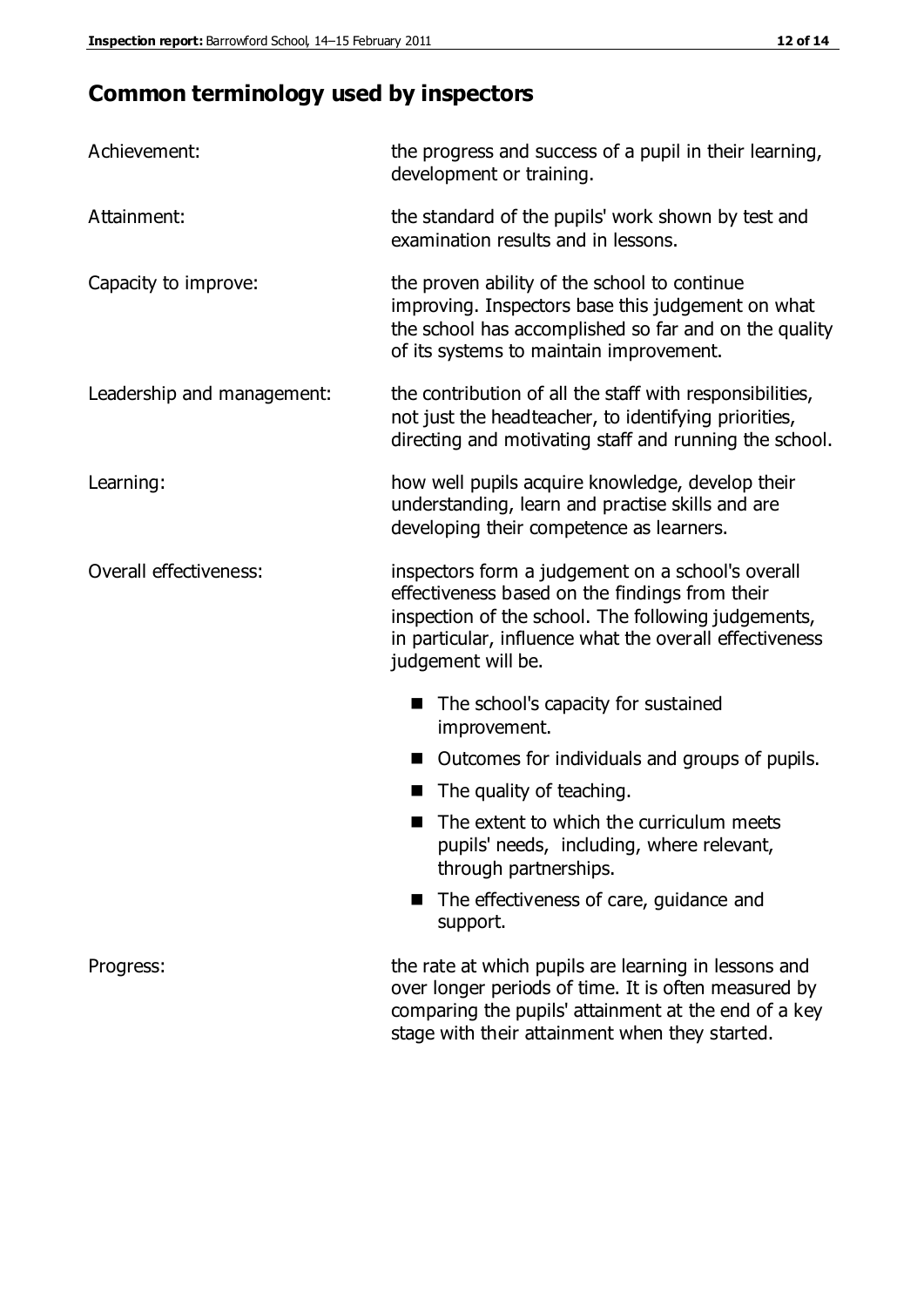#### **This letter is provided for the school, parents and carers to share with their children. It describes Ofsted's main findings from the inspection of their school.**

16 February 2011

#### Dear Pupils

#### **Inspection of Barrowford School, Nelson, BB9 6EA**

Thank you for the warm welcome you gave the team when we inspected your school recently. We found that your school is improving and prepares you satisfactorily for your next stage in education. The recent changes to the curriculum and the increased expectations for you to manage your own behaviour are benefitting you all. Learning is more interesting and you told me that you feel safe and secure at all times.

I was impressed by your politeness, your maturity and how well you care for others. You all get along well with hardly any fall outs! Your teachers care for you well. Most of you are making progress but at times those of you who find work easier could be expected to be challenged more. Overall, you leave school with attainment that is average compared to schools nationally. Those of you who need extra help are given good support. 'The Place' is a super resource for all of you. The wide array of sports and opportunities to learn music and French give you many opportunities to explore a variety of activities.

One of my jobs is to work with the school to find ways to improve it. I have discussed these with the headteacher and suggested some ways that this could be done. The school should find ways of raising your attainment in writing and also help girls to reach higher standards in mathematics in Key Stage 2. I have also asked that those of you who find the work easier than most are given more challenge. In addition, you would benefit by increasing your knowledge of how well you are doing and receiving better guidance about how you can move on from your current level of work to a higher one.

I wish you all the very best for your future and hope you continue to live safe and healthy lives.

Yours sincerely

Mr David Byrne

Lead inspector